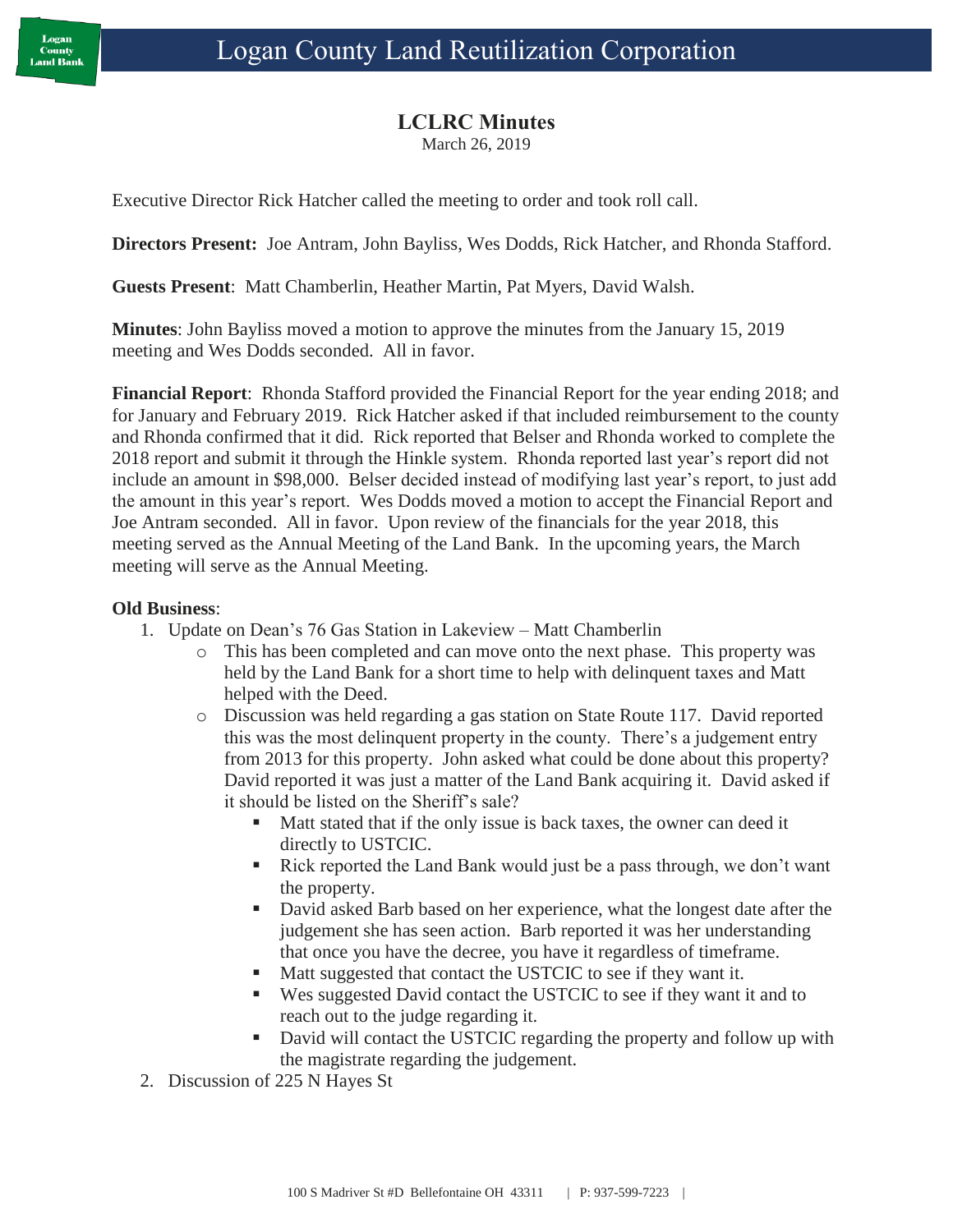- o Rick reached out to Stacia Rapp regarding the asking price and she balked. She said she was willing to pay \$250. Rick reported that he shared the reason for the increase in price.
	- John Bayliss moved a motion to offer the property to Habitat for Humanity for the asking price of \$1,700 and Joe Antram seconded.
- o Discussion continued regarding a policy for properties, upon which John Bayliss withdrew the above motion and Joe Antram seconded the withdrawal of the motion.
- o Discussion was held regarding creating a policy for Land Bank owned properties. Wes Dodds stated he was fine with letting neighbors have first chance to buy the properties, but he wanted to make sure there is consistency between properties. John Bayliss agreed that the discussions were to offer properties to adjoining neighbors first, and then Habitat if no neighboring property owner is interested.
- o The Land Bank committee reviewed the location of the property and identified three neighboring property owners: Kim Fields, Stacia Rapp and Mark Stayrook. Heather Martin, with the assistance of Matt Chamberlin, will draft a letter and send to the neighboring property owners sharing the availability of the property, the minimum bid required and giving a 30-day deadline to apply. Once applications are received, the Land Bank will review and proceed as needed.
- o Rick reported he would contact Stacia and let her know the decision of the committee. Wes will contact Habitat for Humanity and give them an update on the decision of the committee.
	- John Bayliss moved a motion to offer the property to neighboring property owners per discussions and Joe Antrim seconded. All in favor.

## 3. 11259 Kickapoo Path

- o The property was sold for \$5,387.50. Matt worked the deed. Matt reported documents were found that were consistent with what was discussed at the January meeting. The mortgage was set up that the buyers will contact us, and we will verify it's passed inspections, then we will cancel the mortgage.
- o Rick reported they'll provide the Land Bank with updates.
- o John asked if the Health Department will check for asbestos and lead paint?
	- Matt reported he was careful to not set the Land Bank up as the home inspection.
	- John reported they were safe if an Occupancy certificate was received.
- o Matt reported the buyers did have some concerns with the two-year timeframe. They were advised that if after two years, if needed, they could ask the timeframe to be reevaluated and the Land Bank could decide whether to provide an extension.
- 4. 2875 US 68 N property
	- o Rick reported he spoke with the prospective buyer the night before and he was interested in purchasing the property. This property is on the Auditor's auction and will remain there until a purchase agreement as been signed by the prospective buyer.
		- Wes Dodds moved a motion to request the property be removed from the Auditor's sale if a purchase agreement is signed and John Bayliss seconded. All in favor.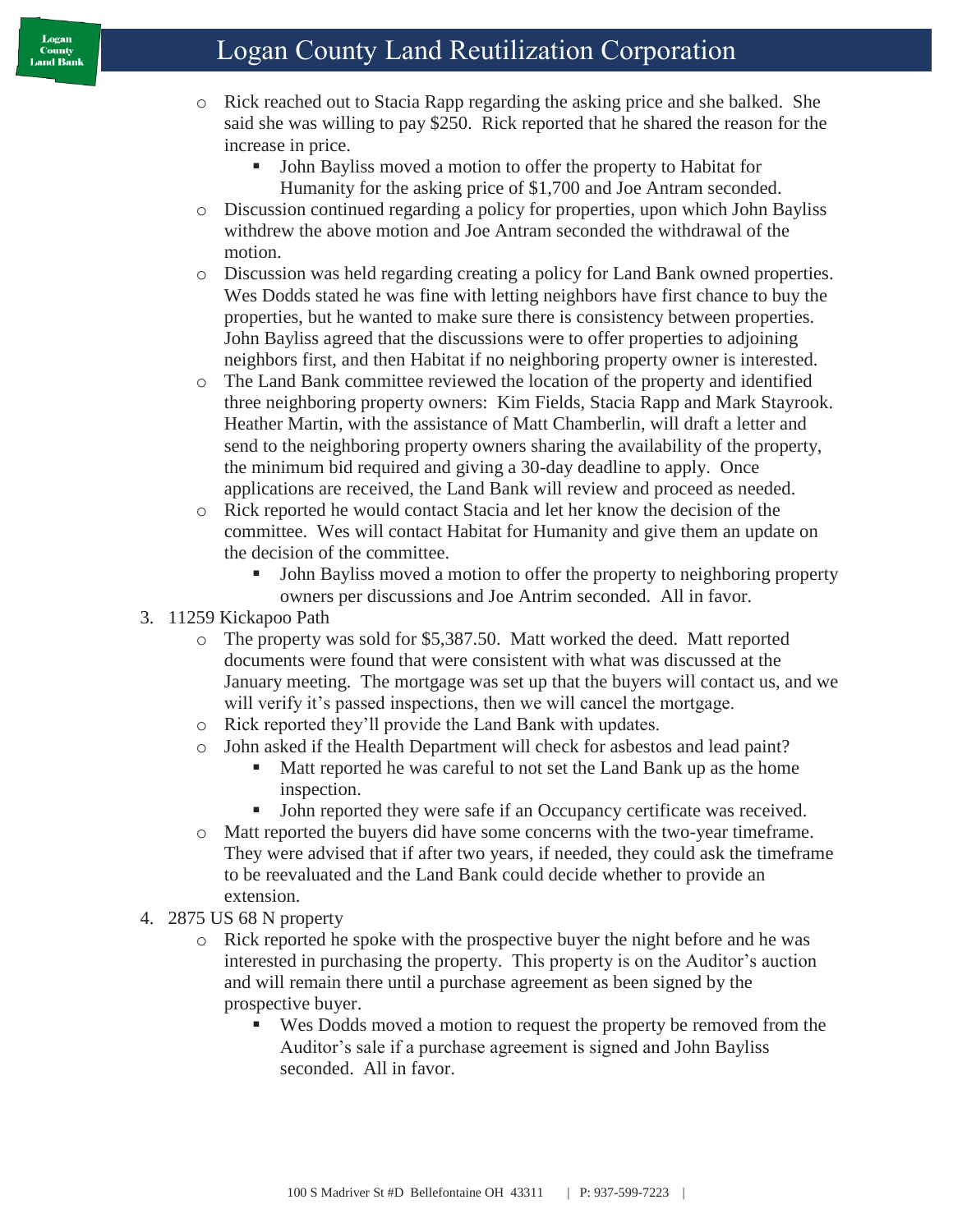- 1. 2019 Directors
	- o Matt reviewed the By-laws and who the statutory members are and their appointment to the Land Bank.
	- o Rick reported statutory members terms are concurrent with their elected terms. Rick's term is two years. Discussion was held regarding Rick's position on the board and how that decision happened.
		- John Bayliss moved a motion to reappoint Rick Hatcher as the selected Director for the Land Bank and Wes Dodds seconded. All in favor with Rick Hatcher abstaining. Rick's term will expire in March of 2021.
	- o Matt stated that it wouldn't hurt for the appointments to happen on a yearly basis.
		- Wes Dodds moved a motion to appoint Rick Hatcher as the Chair and Rhonda Stafford seconded. All in favor.
	- o Rick shared a list of responsibilities for each position in relation to the Land Bank. The thought would be to document so if a position changes, the new person would have guidelines to fill that position. John Bayliss asked for the responsibilities to be typed up and sent to the Land Bank directors for review. Heather Martin stated she would do this.
- 2. New Contract agreement with LUC
	- o Joe Antram moved a motion for Rick Hatcher to sign the new contract and Wes Dodds seconded. All in favor.
- 3. Renewal of the NIP, eligible properties
	- o Heather reported the NIP had funds available utilizing the same guidelines as the previous grant regarding obtaining homes and demolition. The funds for this grant are a first come, first serve and are available as long as the funds last.
		- Wes asked if they must meet the criteria as the previous grant and Heather reported they do.
	- o Matt stated it takes time to get properties in hand. He suggested that the Land Bank wait until after the upcoming Auditor's sale and see what's available that would meet the criteria.
		- Discussion was held regarding the Land Bank acquiring properties that are already on the Auditor's sale list prior to the sale. Matt believes the optics of doing so wouldn't be viewed positively by the public. If someone showed up to purchase a property and then found out it was given to the Land Bank, it could create dissatisfaction.
- 4. Policy for Land Bank owned properties
	- o Per the discussion in Item 2 under Old Business, Joe Antram moved a motion to adopt the policy as discussed and Wes Dodds seconded. All in favor.
- 5. Request for Land Bank to acquire property
	- o 230 Grove Ave, Lakeview requested from the Village of Lakeview
		- Heather shared the information provided by the Village Administrator
		- Wes asked if the property isn't approved for the NIP grant, does the Land Bank still want to pursue it?
			- Rick believes it should still be pursued.
		- Discussion was held regarding the status of the property. Is it in the name of the deceased individual or in the family name? Heather is to reach out to the Village for more information. Wes believes it's something the Land